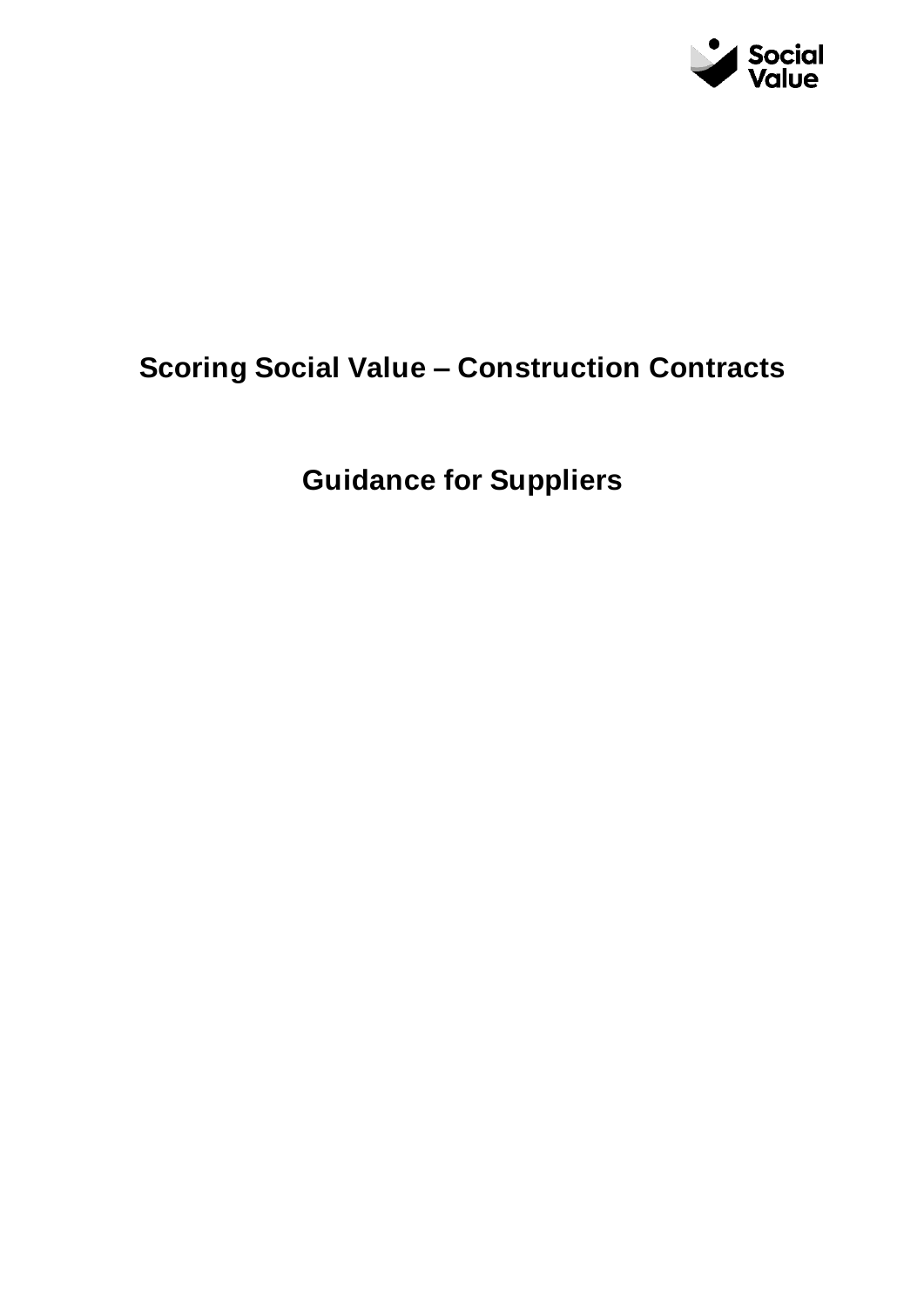

#### **Introduction**

This is a practical guide for Suppliers which sets out how Public Bodies in Northern Ireland score social value in public tender competitions in accordance with [Procurement Policy Note \(PPN\) 01/21 \(Scoring Social Value Policy\).](https://www.finance-ni.gov.uk/publications/ppn-0121-scoring-social-value)

PPN 01/21 mandates that from 1 June 2022 tenders must include a minimum of 10% of the total award criteria to social value.<sup>1</sup> This 10% minimum will apply to contracts for services and works above the threshold where the Procurement Regulations apply.

A review of the Policy will take place in advance of June 2023 with the intention of increasing the minimum weighting to 20% subject to the approval of the Executive.

PPN 01/21 covers social, environmental and economic objectives and requires public bodies to score social value using an outcomes-based framework which has four broad themes:

- increasing secure employment and skills;
- building ethical and resilient supply chains;
- delivering zero carbon, and
- promoting well-being.

Departments have the option of giving different weight to different model criteria, setting a minimum score for individual criteria, and requiring a minimum average score across the social value criteria.

## What is Social Value?

Social value refers to wider financial and non-financial impacts on the wellbeing of individuals, communities and the environment.

Public procurement is an important source of expenditure in Northern Ireland, with central and local government spending upwards of £3 billion annually on supplies, services and construction works. This expenditure offers significant potential to contribute to the economic, environmental and social outcomes contained in the Executive's Programme for Government.

In addition to the legislative and policy requirements, by including social value in procurement, contracting authorities and suppliers can work together to:

- > create job opportunities for people who face barriers to work;
- > invest in skills;
- > support Social Enterprises and new businesses;
- > support Voluntary and Community organisations;
- > reduce poverty;

j

- > promote equality and diversity;
- > reduce our carbon footprint; and
- > improve mental health and wellbeing.

<sup>1</sup> This guidance will be updated to reflect any changes to the Scoring Social Value policy following the review in 2023.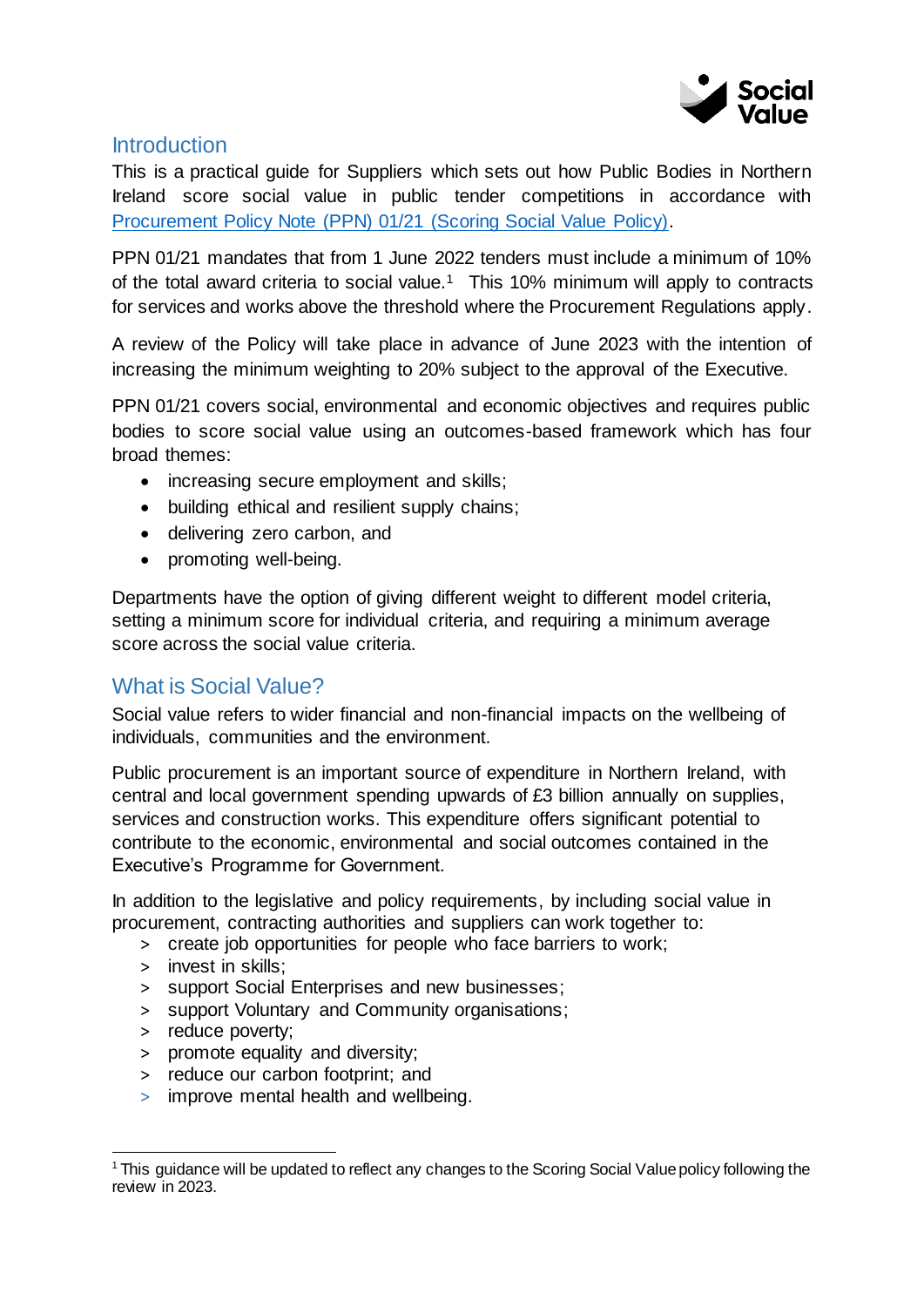

## Thinking Social: the pre-procurement stage

Pre-procurement engagement can help Contracting Authorities identify opportunities to maximise social value outcomes for each procurement competition. For Suppliers, it is an opportunity to communicate and highlight:

- the market capacity and capabilities, particularly in relation to Voluntary, Community and Social Enterprise (VCSE) sector organisations;
- different delivery models that may meet the Contracting Authority's objectives;
- feedback on high level evaluation strategies;
- any potential barriers to delivery; and,
- how the market could enhance and maximise opportunities to add social value.

Suppliers should attend any supplier engagement events and respond to preprocurement engagement questions.

By contributing to a Contracting Authority's pre-procurement engagement, Suppliers can provide feedback on how social value can be maximised, which can lead to:

- more innovative social value initiatives; and
- better social value outcomes.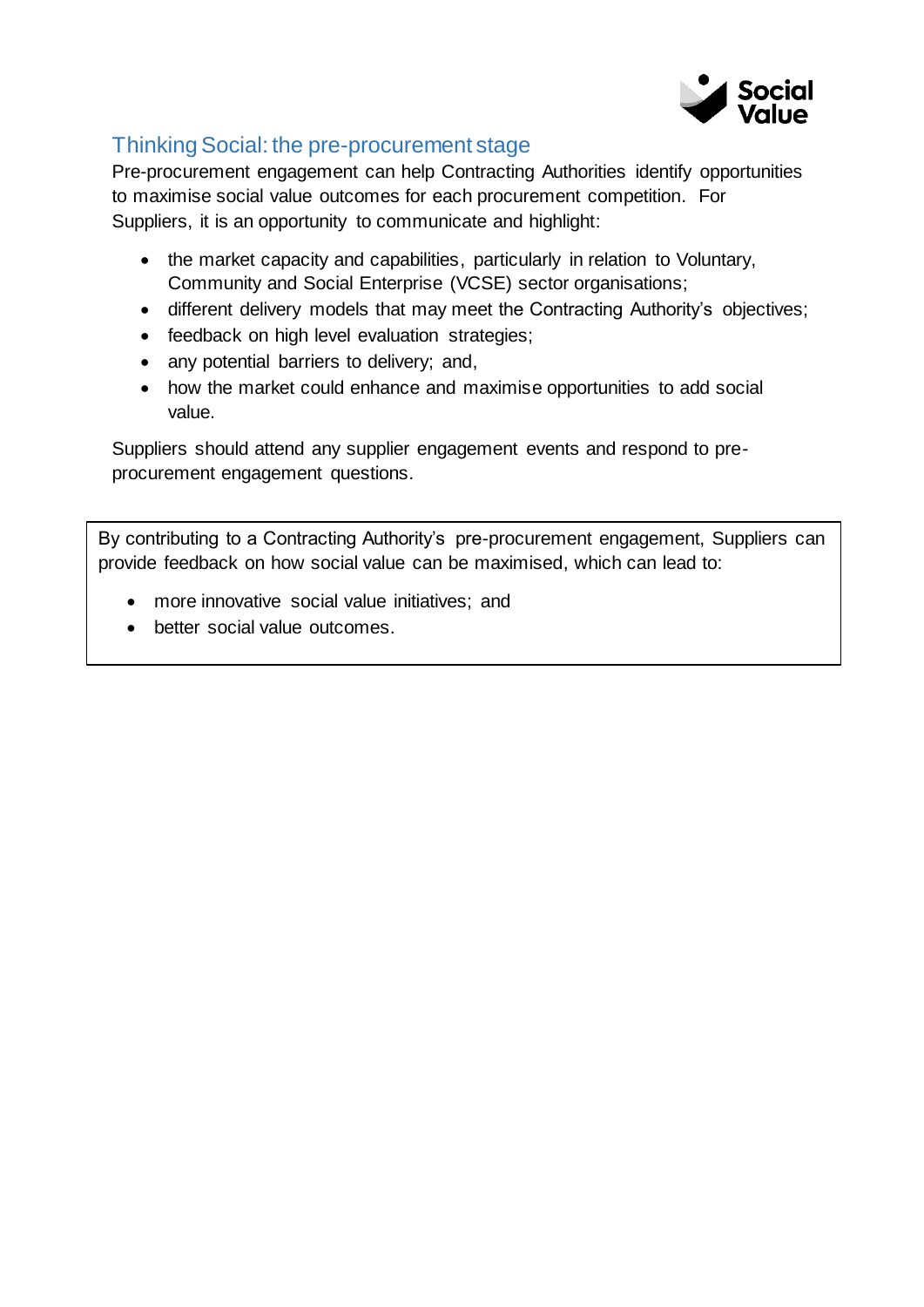

## Buying Social: Social Value Themes and Indicators

PPN 01/21 provides a framework of themes and indicators which are linked to the Programme for Government outcomes. A common framework enables suppliers to develop a shared understanding of the social value requirements of public contracts and how they will be scored.

In order to deliver the Social Value Themes and Indicators in a consistent and transparent manner, the Social Value Model has been developed. The Social Value Model includes standard wording to be included at each stage of the procurement journey, making it straightforward for both the public and private sector to implement.

Under the Social Value Model, Contracting Authorities assess and score the quality of the social value offered in the tender against the social value requirements at evaluation stage, in the same way as they would do for any other evaluation criteria designed to assess quality.

## Buying Social: Social Value Points

This approach uses social value points to ensure social value outcomes are delivered through public sector contracts in a measureable, proportionate and flexible manner.

Each Social Value indicator is broken down into subsequent initiatives which suppliers can deliver. Each initiative has been allocated a number of social value points. The table below provides an example of this:

| <b>Theme 1: Secure Employment and Skills</b>                                                                                                                     |                                                               |                                        |                                                                                                         |                                  |
|------------------------------------------------------------------------------------------------------------------------------------------------------------------|---------------------------------------------------------------|----------------------------------------|---------------------------------------------------------------------------------------------------------|----------------------------------|
| <b>Social Value</b><br><b>Indicator</b>                                                                                                                          | <b>Social Value</b><br><b>Initiatives</b>                     | Unit of<br>Measurement                 | <b>Beneficiaries</b>                                                                                    | Social<br>Value<br><b>Points</b> |
| 1.3 Create<br>employment<br>and/or training<br>opportunities<br>in industries<br>with known<br><b>skills</b><br>shortages or in<br>high growth<br><b>sectors</b> | Paid employment                                               | 52 full time<br>equivalent<br>weeks of | people who face barriers to<br>employment or are from deprived<br>areas                                 | 75                               |
|                                                                                                                                                                  |                                                               | employment                             | people from the Client's priority<br>group                                                              | 90                               |
|                                                                                                                                                                  | Work placements                                               | 4 full time<br>equivalent<br>weeks     | people who are considered to be<br>disadvantaged in the labour market<br>or at risk of social exclusion | 10                               |
|                                                                                                                                                                  |                                                               |                                        | people from the Client's priority<br>group                                                              | 15                               |
|                                                                                                                                                                  | <b>Skills</b><br>development and<br>educational<br>attainment | 8 hours of<br>support or<br>training   | people who are considered to be<br>disadvantaged in the labour market<br>or at risk of social exclusion | 10                               |
|                                                                                                                                                                  |                                                               |                                        | people from the Client's priority<br>group                                                              | 15                               |

*(Please note the information contained within the table above has been provided for illustrative purposes only.)*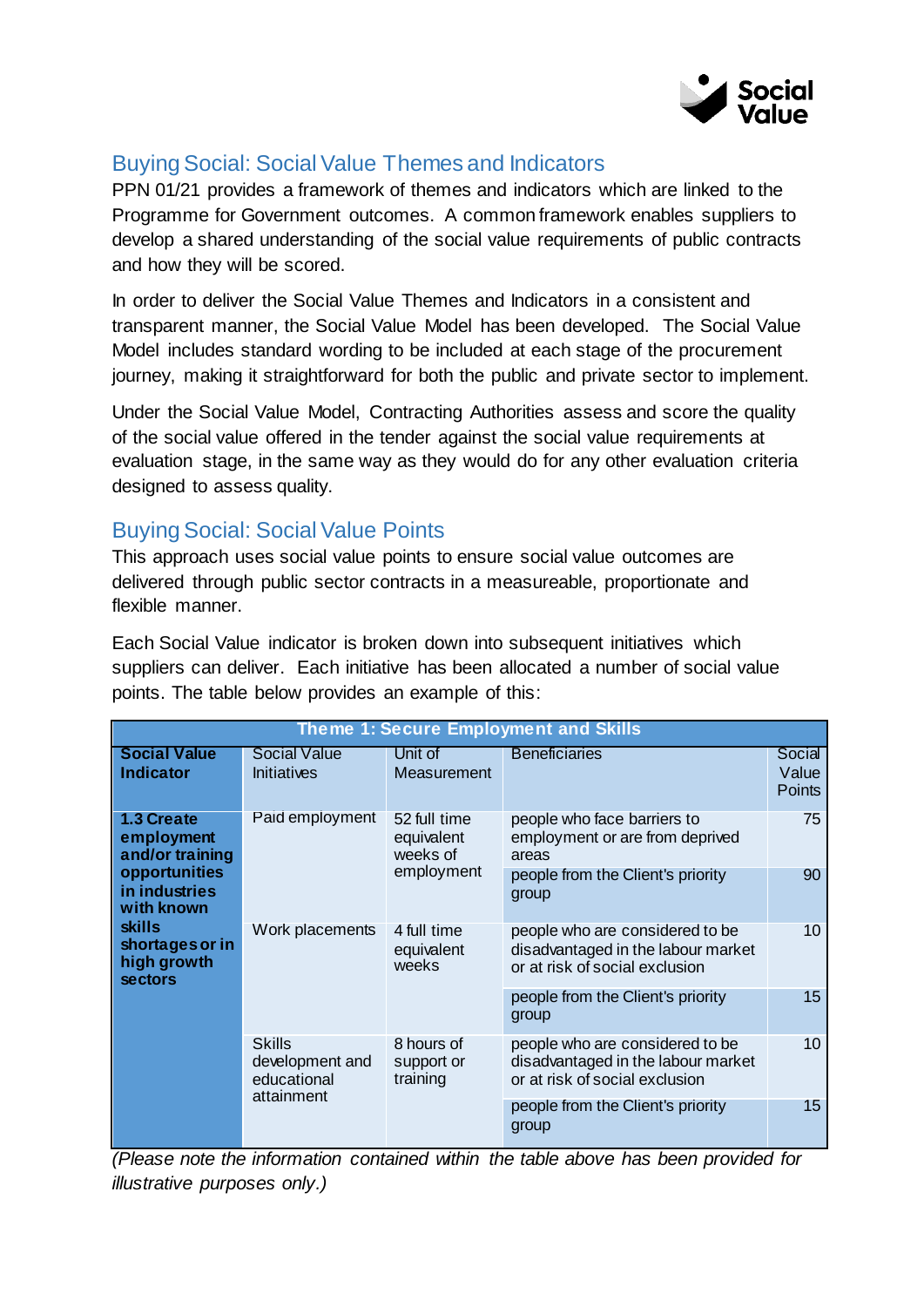

#### How does the Social Value Points Model work?

The Social Value Model requires that the Supplier deliver a minimum of 100 social value points per £1m of contract value (and pro-rata) and a number of Mandatory Requirements.

The Supplier will have flexibility to choose which of the non-mandatory initiatives they deliver against, giving them the benefit of aligning the requirements of the Contracting Authority with their own business models or feedback gathered through community engagement.

The Contracting Authority will set out within the tender documentation the Mandatory Requirements and the minimum number of additional points that the contractor is required to deliver based on the estimated contract value at the time of procurement.

The Contracting Authority may also set minimum mandatory targets for specific social value initiatives which have a points allocation within the Social Value Points Matrix and Delivery Plan, which the Contractor must deliver as part of the overall social value requirements on the Contract. For example, a Contracting Authority may indicate that a minimum of 50% of the points target must be achieved through employment initiatives.

Tenderers will be required to submit a Social Value Delivery Plan (examples in Annex A) confirming that they will meet the Mandatory Requirements and setting out how they will deliver the specified minimum number of points within the tender.

Tenderers will also complete a methodology detailing how they will ensure the required social value points are delivered. It is this methodology that will be scored as part of the award criteria. The methodology will evaluate a number of areas including:

- timescales for delivery of the social considerations requirements;
- the resources, both internal and external, that the tenderer will use to plan and deliver the social considerations;
- the activities the tenderer will undertake to deliver the social considerations selected within the completed Social Value Delivery Plan including how they will engage with key stakeholders (e.g. social value beneficiaries, organisations within the voluntary, community and social enterprise sector);
- confirmation that the planned activities are additional to activities the tenderer already undertakes; and,
- how the the tenderer will monitor and report on the delivery of the social value requirements and address any performance issues.

**A minimum weighting of 10% of the overall award criteria will be applied (this will be subject to review from June 2023). Suppliers should check the invitation to tender carefully to determine the weighting allocated to social value.**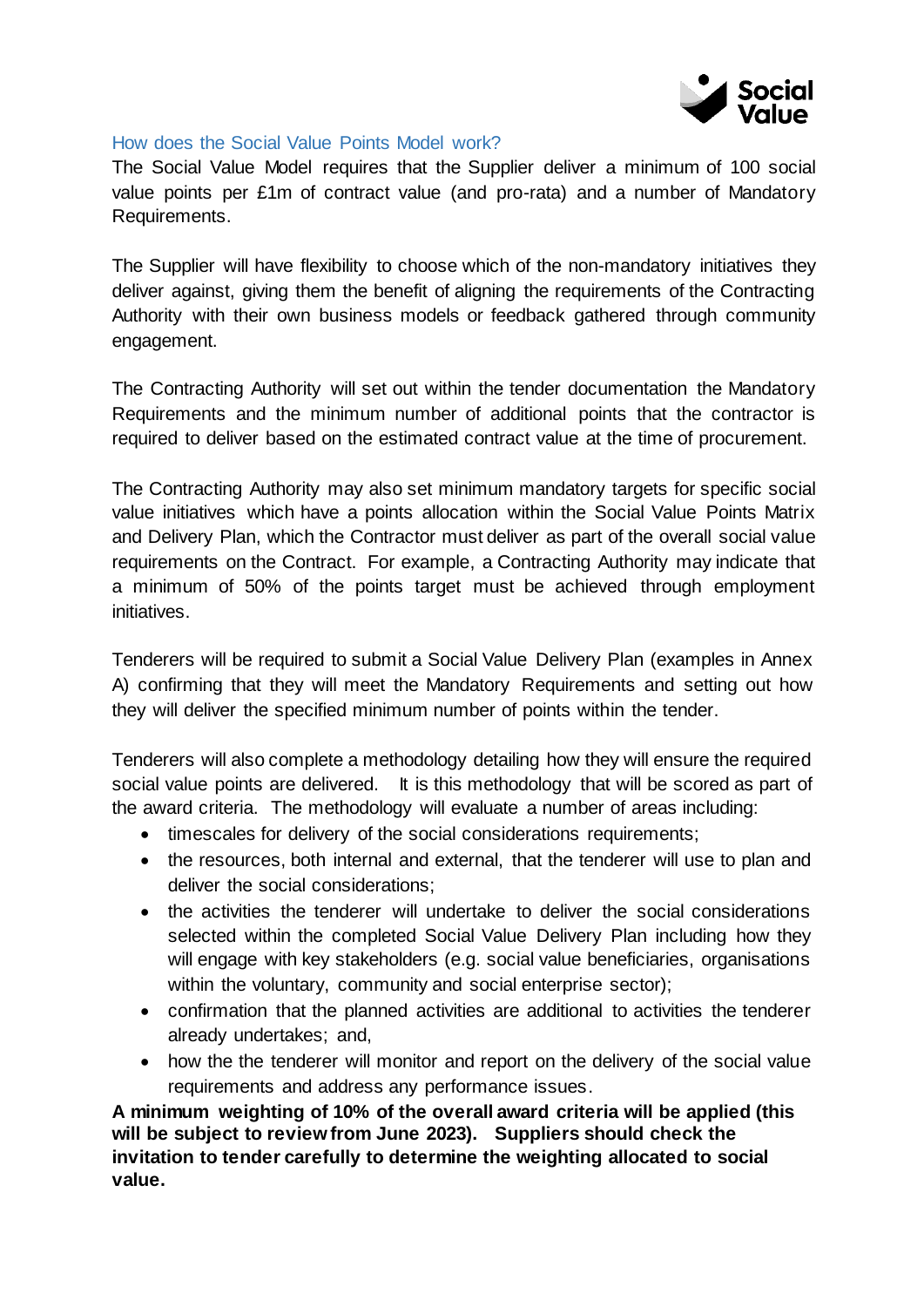

# Monitoring social value

Where Social Value requirements are included in the contract they must be enforced. To facilitate this, the Supplier must provide regular progress reports as set out in the contract.

Poor performance, by the Supplier on the delivery of requirements relating to social value, must be addressed in accordance with the recommendations on poor contractor performance set out in Procurement Guidance Note PGN 01/12: Contract Management Principles and Procedures.

Each month, the Supplier must provide a report on their delivery of the contract's Social Value requirements, e.g. details of the number of weeks work experience opportunities delivered or the number of hours of health and wellbeing initiatives delivered as a result of the contract through the Social Value monitoring system.

The Social Value monitoring system is a web-based system that works in the following way:

- The Social Value Unit will issue the Supplier with login details and guidance on how to add information relating to the delivery of their targets;
- The Supplier will receive a reminder to update the report; however, Suppliers can log in to the monitoring portal at any time;
- Suppliers record their progress to date against each indicator. (There is also a notes section which Suppliers should use to record any efforts that they have made to fulfil their targets); and,
- A report will be sent from the system at regular intervals to both the Supplier and Client Project Managers. This report should be regularly reviewed during progress meetings to ensure the Supplier is on track to deliver their targets.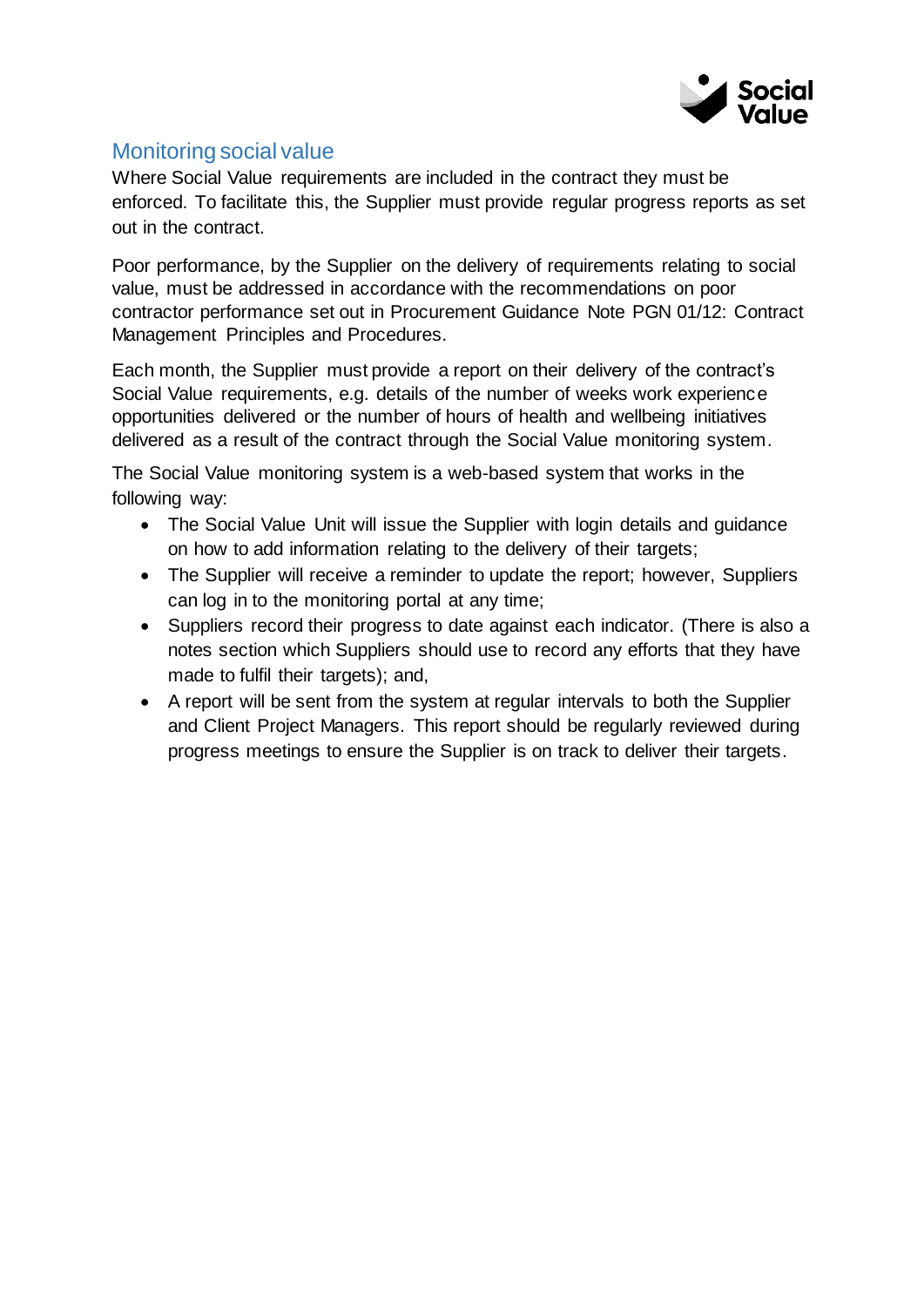

## Tips for demonstrating social value:

#### **1. Do your research**

Many public sector organisations publish business or strategic plans setting out their specific social, economic and environmental agenda. These documents may be referenced to as part of the tender or may be available on the public sector body website.

You can access a range of useful resources on the Social Value Unit's website. It may also be helpful to consult the Find a Broker section of the website database which provides details on organisations who may be able to work together with you to help you deliver social value.

It's important to do your reading and ensure you demonstrate that you understand the Contracting Authority's priorities and how you will contribute to them in your response.

#### **2. Be specific**

Don't be vague. Make tangible commitments and include:

- Activities, e.g. what you will do
- Figures, e.g. how much you will do
- Timescales, e.g. over what time period
- Precise objectives and targets where possible, e.g. how you will measure and report achievement
- Responsibility for overseeing delivery of the social value requirements
- Resources (e.g. which internal resources and external partnerships will you use to deliver the requirements)

#### **3. Understand what is required of you**

Make sure you fully understand what is being sought by the Contracting Authority – ask for clarification if necessary using the appropriate mechanism as set out within the tender documents.

It is important not to presume you know what the Contracting Authority wants to hear. Instead, digest the demands of the question and respond accordingly. Don't, for example, get caught up in writing about adding value through reusing and recycling resources if the question is asking you to detail how you will enhance social value through introducing additional employment/work experience opportunities.

Focus on the evaluation criteria as you complete the tender documentation. If you do not provide enough evidence for each criterion then you will not score well in that question.

Remember, there is no need to provide a response for the Mandatory Requirements as long as you have confirmed they will be delivered within the Social Value Delivery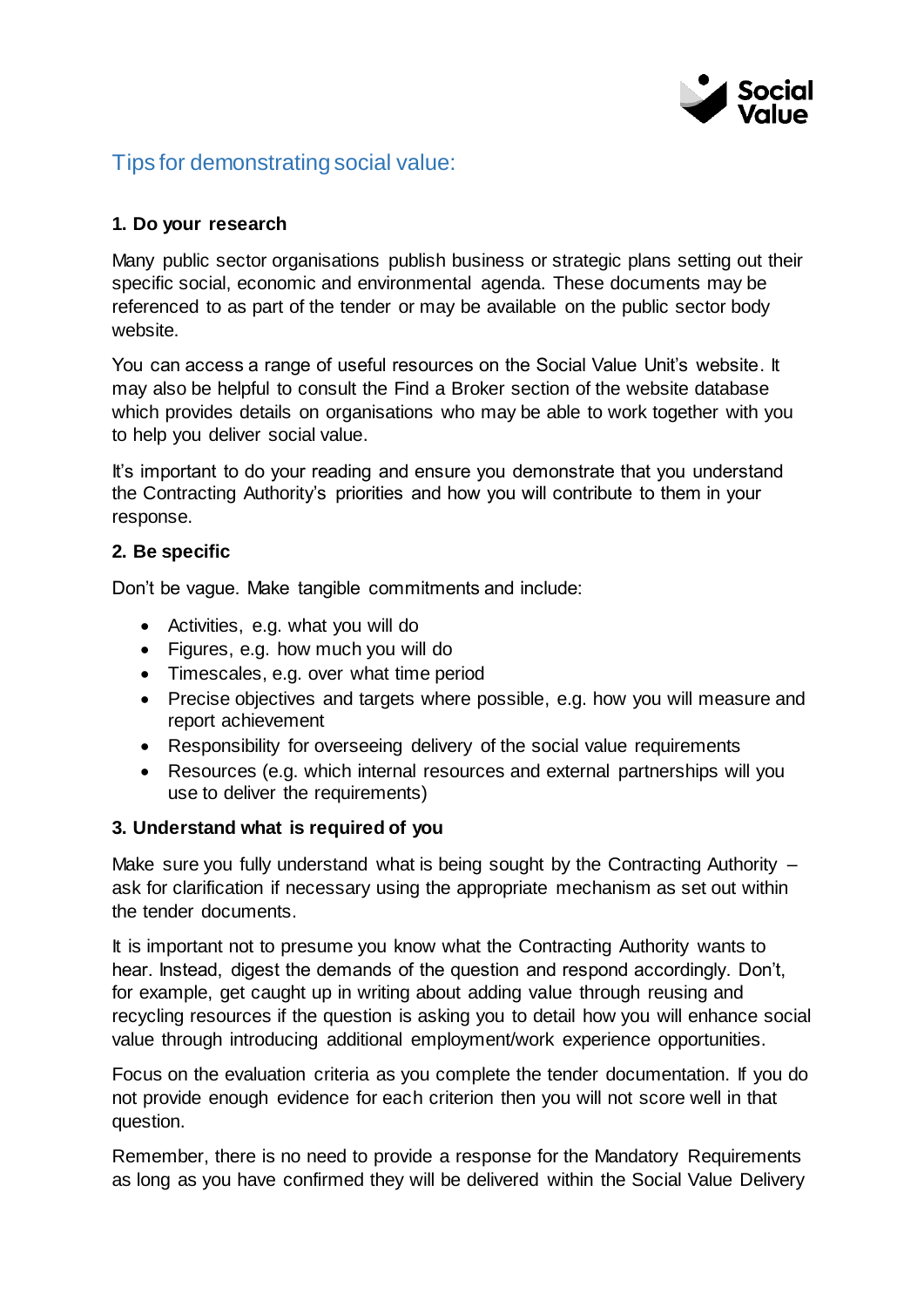

Plan. Ensure you have marked each Mandatory Requirement with 'Y' in the Social Value Delivery Plan

#### **4. Be relevant**

Do not use stock answers. Make sure your response is specific to the subject matter of the contract and the buying organisation's priorities. Any benefits identified as social value in tenders or contracts must be over and above the core deliverables of the tender or the contract.

It is important to check each tender to see if there are specific requirements such as a minimum number of points to be delivered through employability initiatives or specific groups of people in the Client's priority groups.

#### **5. Ensure additionality**

The social value that you attribute to each contract needs to be generated by that contract. You can't claim the social value for eight apprentices if only four of them will be working on that project. Ensure that your social value initiatives are relevant to the Contract only. Do not submit general Corporate Social Responsibility policies.

Example: If you organise a careers talk at a school every year, you cannot now claim social value for this as the initiative has not been delivered specifically as a result of the Contract for which you are now submitting a tender response. In order to claim social value against this type of initiative, the Supplier will need to deliver an additional careers talk (s) as a result of the specific social value requirements on the Contracting Authority's contract.

#### **6. Be realistic**

Only make commitments that you can deliver. Suppliers will be required to adhere to the commitments they make. Social Value offers will be built into the contract of the successful bidder and poor performance will be managed in line with [Procurement](https://www.finance-ni.gov.uk/publications/procurement-guidance-note-0112-contract-management-principles-and-procedures)  [Guidance Note 01/12: Contract Management](https://www.finance-ni.gov.uk/publications/procurement-guidance-note-0112-contract-management-principles-and-procedures) Principles and Procedures

#### Common terms

VCSE: Voluntary, Community and Social Enterprise

SME: Small and Medium Enterprise

- FTE: Full time equivalent
- LTU: Long term unemployed person

#### Resources

There are further guidance documents, videos and the 'Find a Broker' database on the Suppliers section of the [Social Value Unit website.](http://www.buysocialni.org/)